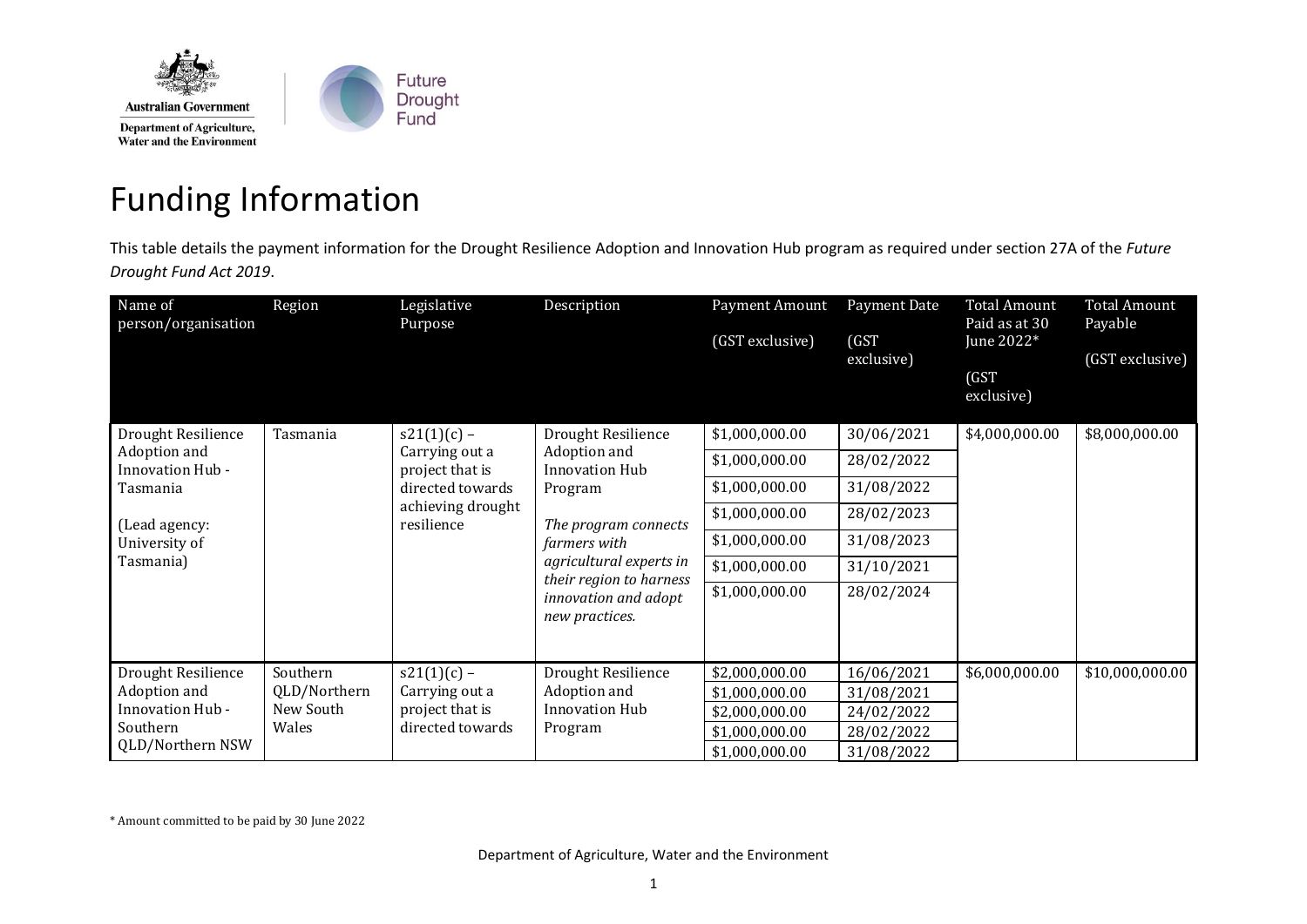| Name of<br>person/organisation                                                                                                   | Region                             | Legislative<br>Purpose                                                                                    | Description                                                                                                                                                                                                    | Payment Amount<br>(GST exclusive)                                                                                          | Payment Date<br>(GST)<br>exclusive)                                                            | <b>Total Amount</b><br>Paid as at 30<br>June 2022*<br>(GST<br>exclusive) | <b>Total Amount</b><br>Payable<br>(GST exclusive) |
|----------------------------------------------------------------------------------------------------------------------------------|------------------------------------|-----------------------------------------------------------------------------------------------------------|----------------------------------------------------------------------------------------------------------------------------------------------------------------------------------------------------------------|----------------------------------------------------------------------------------------------------------------------------|------------------------------------------------------------------------------------------------|--------------------------------------------------------------------------|---------------------------------------------------|
| (Lead agency:<br>University of<br>Southern<br>Queensland)                                                                        |                                    | achieving drought<br>resilience                                                                           | The program connects<br>farmers with<br>agricultural experts in<br>their region to harness<br>innovation and adopt<br>new practices.                                                                           | \$1,000,000.00<br>\$1,000,000.00<br>\$1,000,000.00                                                                         | 28/02/2023<br>31/08/2023<br>28/02/2024                                                         |                                                                          |                                                   |
| Drought Resilience<br>Adoption and<br>Innovation Hub -<br>Southern NSW<br>(Lead agency:<br><b>Charles Sturt</b><br>University)   | Southern New<br>South Wales        | $s21(1)(c)$ –<br>Carrying out a<br>project that is<br>directed towards<br>achieving drought<br>resilience | Drought Resilience<br>Adoption and<br><b>Innovation Hub</b><br>Program<br>The program connects<br>farmers with<br>agricultural experts in<br>their region to harness<br>innovation and adopt<br>new practices. | \$2,000,000.00<br>\$1,000,000.00<br>\$1,000,000.00<br>\$1,000,000.00<br>\$1,000,000.00<br>\$1,000,000.00<br>\$1,000,000.00 | 16/06/2021<br>31/08/2021<br>28/02/2022<br>31/08/2022<br>28/02/2023<br>31/08/2023<br>28/02/2024 | \$4,000,000.00                                                           | \$8,000,000.00                                    |
| Drought Resilience<br>Adoption and<br>Innovation Hub -<br>South-West WA<br>(Lead agency:<br><b>Grower Group</b><br>Alliance Inc) | South-West<br>Western<br>Australia | $s21(1)(c)$ -<br>Carrying out a<br>project that is<br>directed towards<br>achieving drought<br>resilience | Drought Resilience<br>Adoption and<br><b>Innovation Hub</b><br>Program<br>The program connects<br>farmers with<br>agricultural experts in<br>their region to harness                                           | \$2,000,000.00<br>\$1,000,000.00<br>\$1,000,000.00<br>\$1,000,000.00<br>\$1,000,000.00<br>\$1,000,000.00<br>\$1,000,000.00 | 16/06/2021<br>31/08/2021<br>28/02/2022<br>31/08/2022<br>28/02/2023<br>31/08/2023<br>28/02/2024 | \$4,000,000.00                                                           | \$8,000,000.00                                    |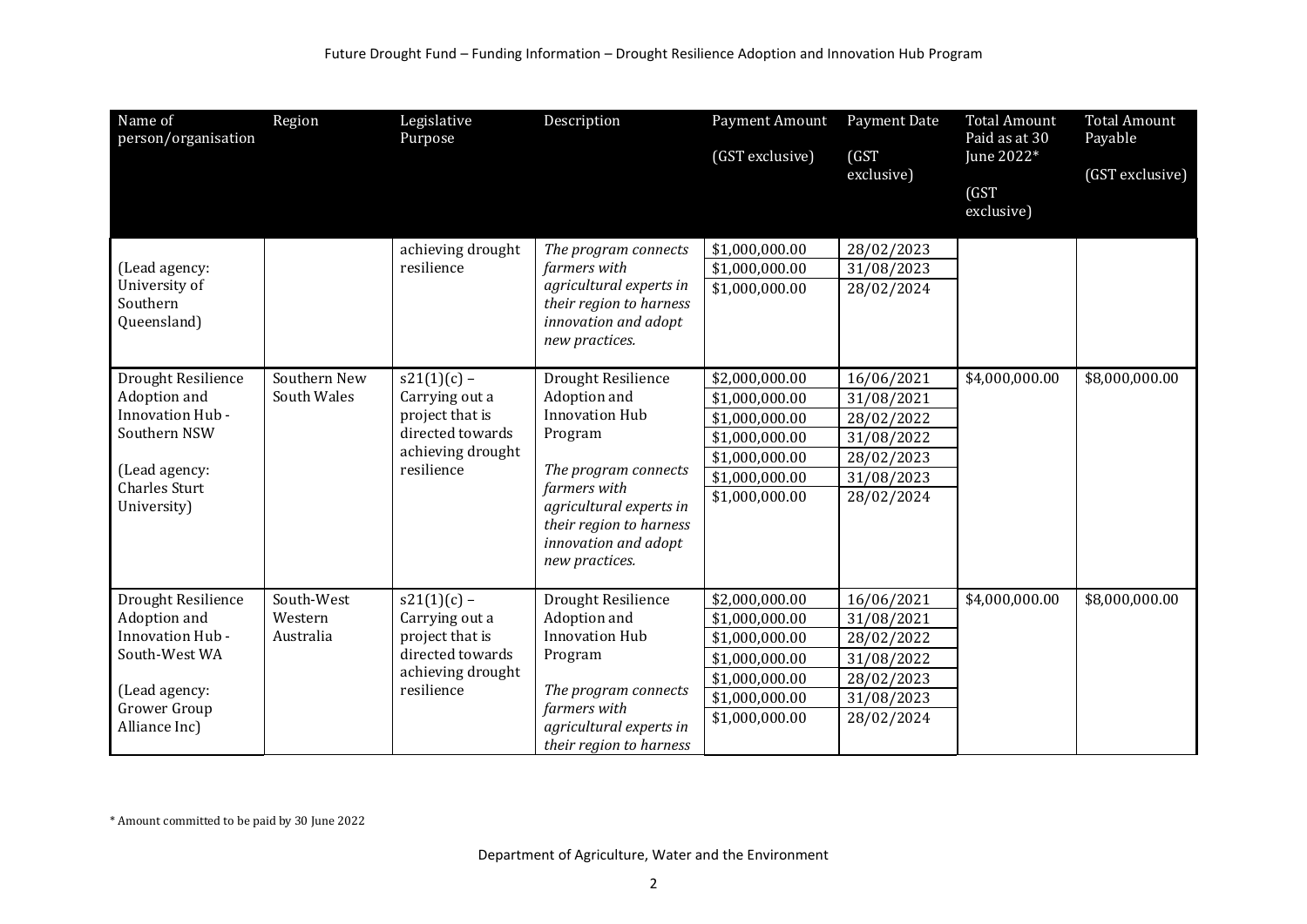| Name of<br>person/organisation                                                                                                    | Region                                                      | Legislative<br>Purpose                                                                                    | Description                                                                                                                                                                                                    | Payment Amount<br>(GST exclusive)                                                                                          | Payment Date<br>(GST)<br>exclusive)                                                            | <b>Total Amount</b><br>Paid as at 30<br>June 2022*<br>(GST)<br>exclusive) | <b>Total Amount</b><br>Payable<br>(GST exclusive) |
|-----------------------------------------------------------------------------------------------------------------------------------|-------------------------------------------------------------|-----------------------------------------------------------------------------------------------------------|----------------------------------------------------------------------------------------------------------------------------------------------------------------------------------------------------------------|----------------------------------------------------------------------------------------------------------------------------|------------------------------------------------------------------------------------------------|---------------------------------------------------------------------------|---------------------------------------------------|
|                                                                                                                                   |                                                             |                                                                                                           | innovation and adopt<br>new practices.                                                                                                                                                                         |                                                                                                                            |                                                                                                |                                                                           |                                                   |
| Drought Resilience<br>Adoption and<br>Innovation Hub -<br>Northern WA/NT<br>(Lead agency:<br><b>Charles Darwin</b><br>University) | Northern<br>Western<br>Australia /<br>Northern<br>Territory | $s21(1)(c)$ –<br>Carrying out a<br>project that is<br>directed towards<br>achieving drought<br>resilience | Drought Resilience<br>Adoption and<br><b>Innovation Hub</b><br>Program<br>The program connects<br>farmers with<br>agricultural experts in<br>their region to harness<br>innovation and adopt<br>new practices. | \$2,000,000.00<br>\$1,000,000.00<br>\$1,000,000.00<br>\$1,000,000.00<br>\$1,000,000.00<br>\$1,000,000.00<br>\$1,000,000.00 | 16/06/2021<br>31/08/2021<br>28/02/2022<br>31/08/2022<br>28/02/2023<br>31/08/2023<br>28/02/2024 | \$4,000,000.00                                                            | \$8,000,000.00                                    |
| Drought Resilience<br>Adoption and<br>Innovation Hub -<br>Tropical North QLD<br>(Lead agency: James<br>Cook University)           | <b>Tropical North</b><br>Queensland                         | $s21(1)(c)$ –<br>Carrying out a<br>project that is<br>directed towards<br>achieving drought<br>resilience | Drought Resilience<br>Adoption and<br><b>Innovation Hub</b><br>Program<br>The program connects<br>farmers with<br>agricultural experts in<br>their region to harness<br>innovation and adopt<br>new practices. | \$2,000,000.00<br>\$1,000,000.00<br>\$1,000,000.00<br>\$1,000,000.00<br>\$1,000,000.00<br>\$1,000,000.00<br>\$1,000,000.00 | 16/06/2021<br>31/08/2021<br>28/02/2022<br>31/08/2022<br>28/02/2023<br>31/08/2023<br>28/02/2024 | \$4,000,000.00                                                            | \$8,000,000.00                                    |